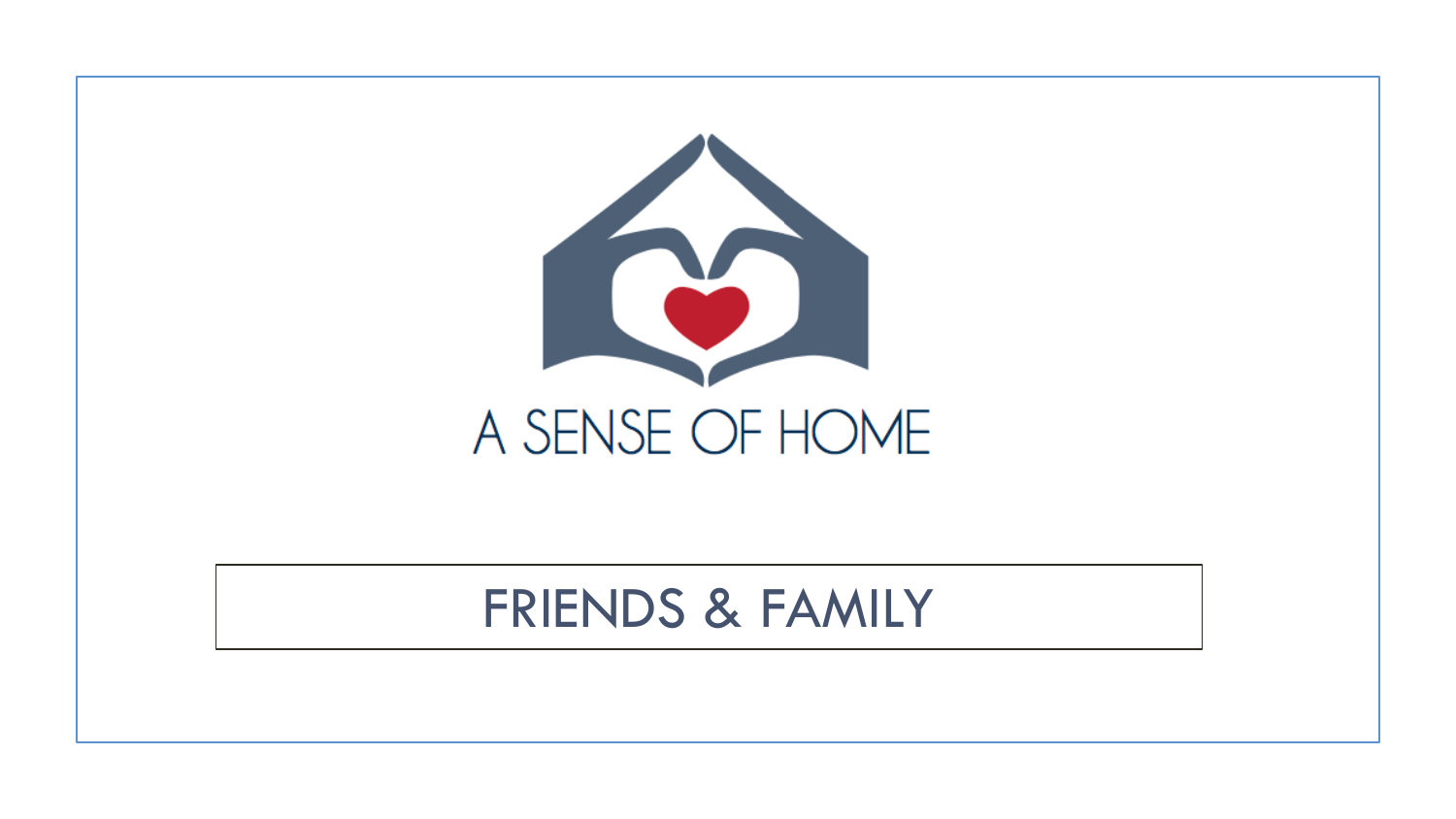

# Sponsoring a Home Creation – On Location

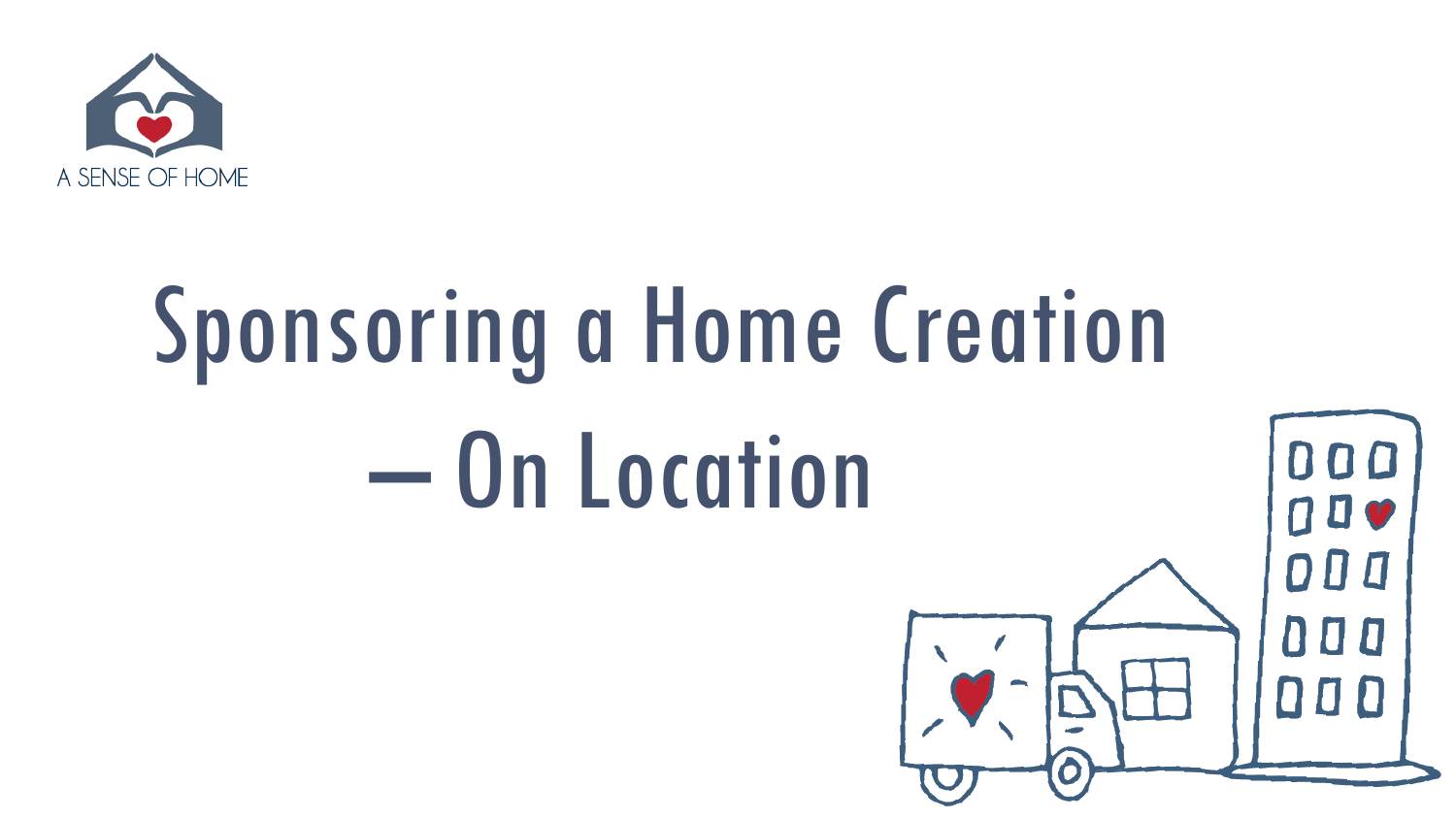### **SPONSOR A HOME CREATION – ON LOCATION: BEFORE AND AFTER**



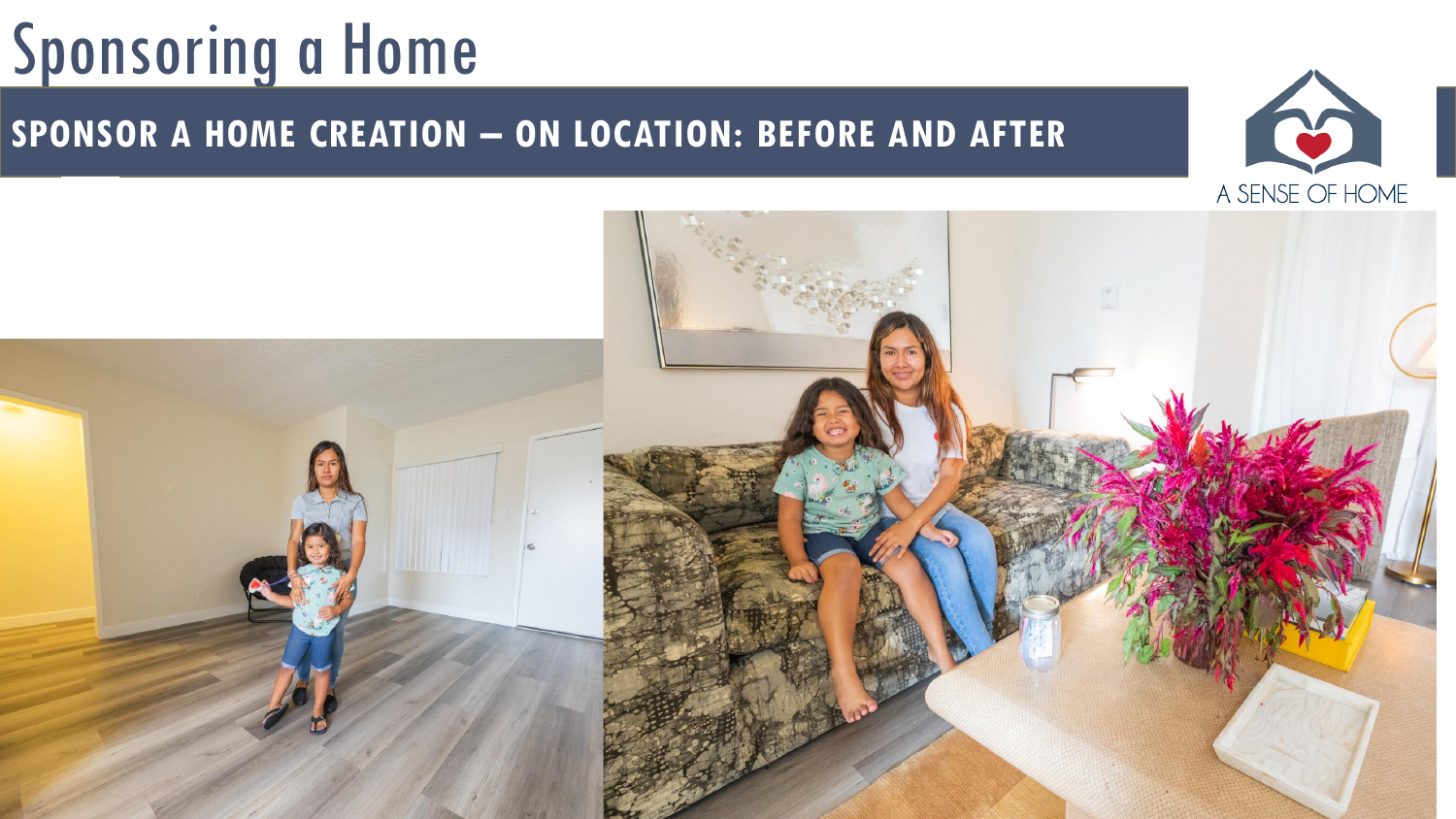### **SPONSOR A HOME CREATION – ON LOCATION: HOW TO**

- 1. Sign up your team here:<bit.ly/ASOHsponsor>
- 2. Pay your sponsorship fee
- 3. Schedule your Home Creation Date with [Home@aSenseofHome.org](mailto:Home@aSenseofHome.org)
	- You can book up to 6 months ahead of time for a THUR/FRI/SAT @ 11AM
- 4. Create your own team. Due to COVID safety a maximum of 15 individuals/ team.
- 5. In the days leading up to the Home Creation, you will receive the recipient's bio including their goals & favorite things (colors, animals, hobbies, etc.)
	- You are more than welcome to bring gifts inspired by their bio. There is no need to. We install over 250 items in the home. But bringing gifts provides extra meaning for your team.
- 6. Home Creation starts at 11AM and ends at 12:30PM! But you may feel inclined to linger as you eat and chat with the recipient. Lunch includes salad, sandwiches (vegan options). Refreshments and breakfast pastries are also served.
	- Please wear closed-toed shoes & come ready to wear a new courtesy ASOH t-shirt! Masks are required inside the home.
- 7. You will create a beautiful home within only 90 minutes! Watch an example of how it is done:
	- [https://youtu.be/XG-\\_Avhf31o](https://youtu.be/XG-_Avhf31o)

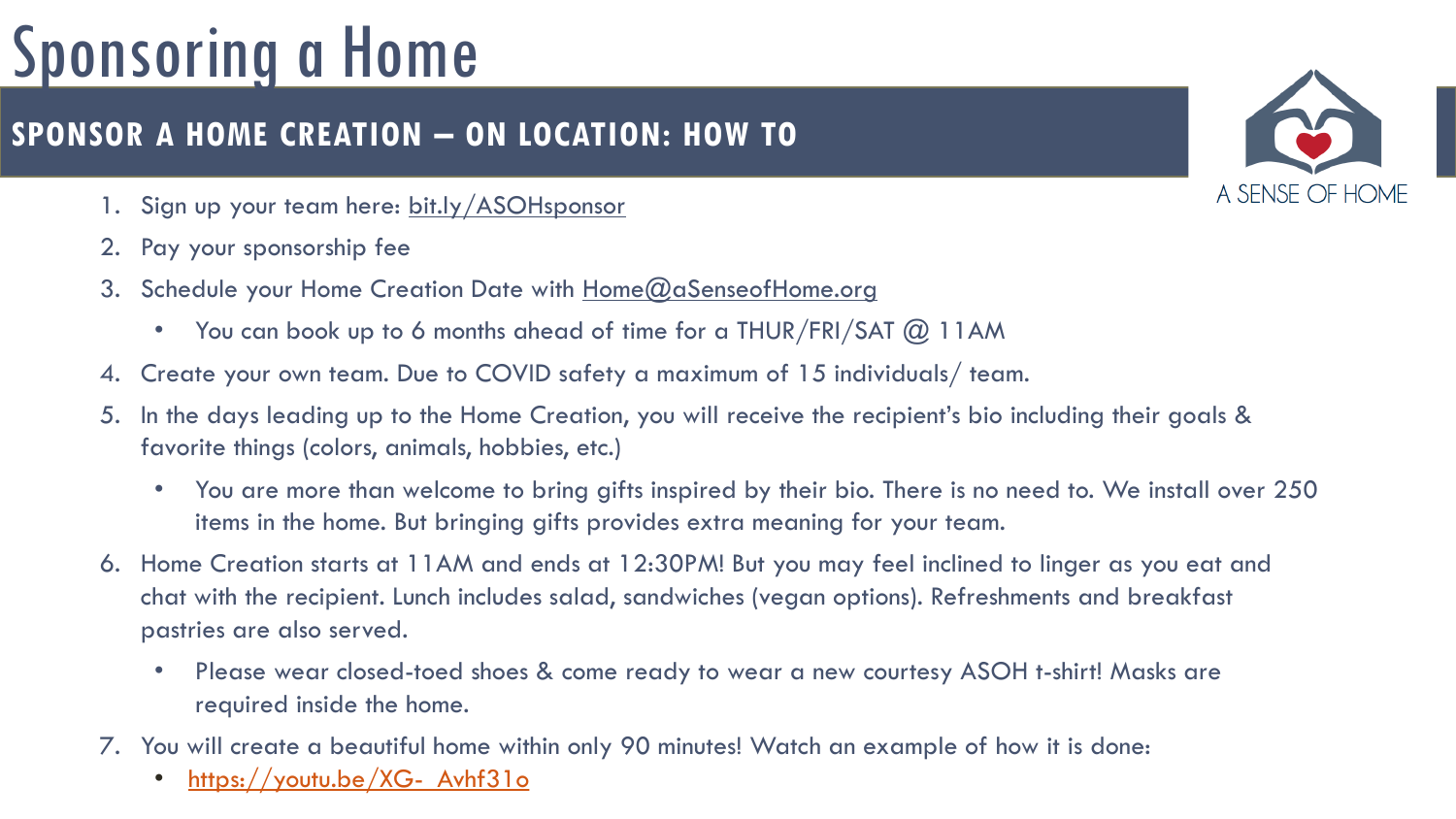### **HOME CREATION– ON LOCATION: TIMELINE**



11AM

## 11:10 AM

11:10-11:20AM

where the breakfast pastries, coffee & water are served. (Carpooling is strongly<br>encouraged as parking may be limited) . Prompt start time: volunteers provided with ASOH t-shirt, heart name tags, and shown encouraged as parking may be limited) .

Welcome Circle starts:

- We meet the recipient, all staff, and volunteers and share well wishes for the recipient.
- We learn what this Home Creation means to the recipient and why it is so important.
- You and your team learn about our seamless process

EVERYONE unloads the truck! Design does not start until truck is fully unloaded!

• Every item is color coded labeled according to room (also color coded. It is easy!! The recipient stays outside creating art and learning about resources from ASOH staff.

11:20 AM

12:30 PM

Create the home: Stage all furniture, art, decor, bedding, area rugs and more. Team breaks up into rooms and starts putting the home together!

Reveal the home to the recipient and share additional gifts and well wishes.

• Lunch is served and can be enjoyed alongside the recipient and ASOH staff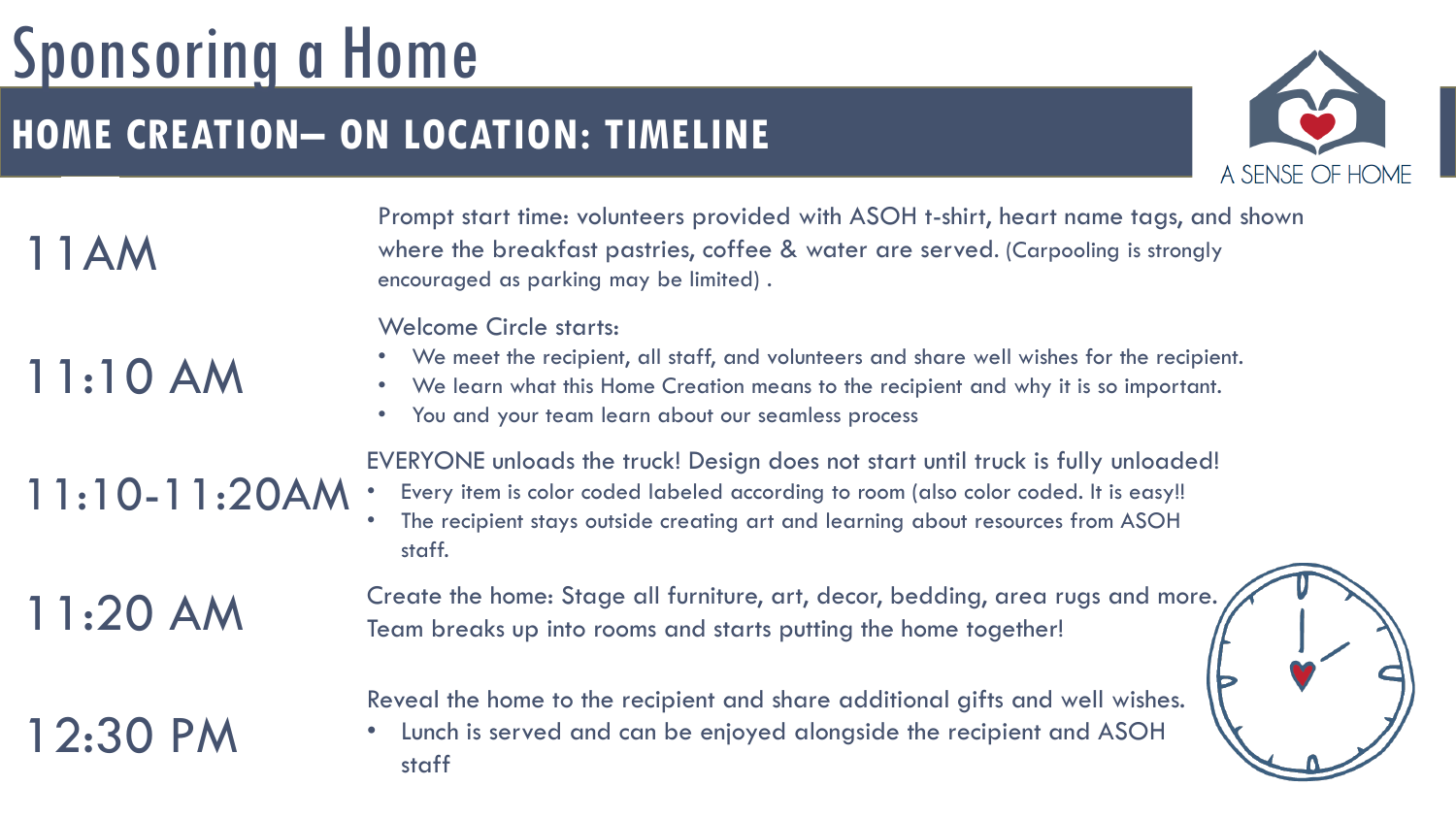### **HOME CREATION - ON LOCATION: WHAT ASOH BRINGS**

- All furniture & home goods for the home (see next slide for full list!)
- Tool Kits and Cleaning Kits for your use use (and the recipient receives a separate custom kit)
- Breakfast pastries, coffee, water, lemonade and lunch (which includes salad, sandwiches, vegan options, chips and condiments.
- Videographer captures and provides video and photos of event!
	- (ASOH does not allow for outside filmmakers at Home Creation)
- ASOH Team 4-5 staff to facilitate and assist your home creation.
- Art Table *(*to create additional art and the likes*).*
- ASOH T-shirts
- ASOH Alumni who pay-it-forward will likely join your team (the best part!)